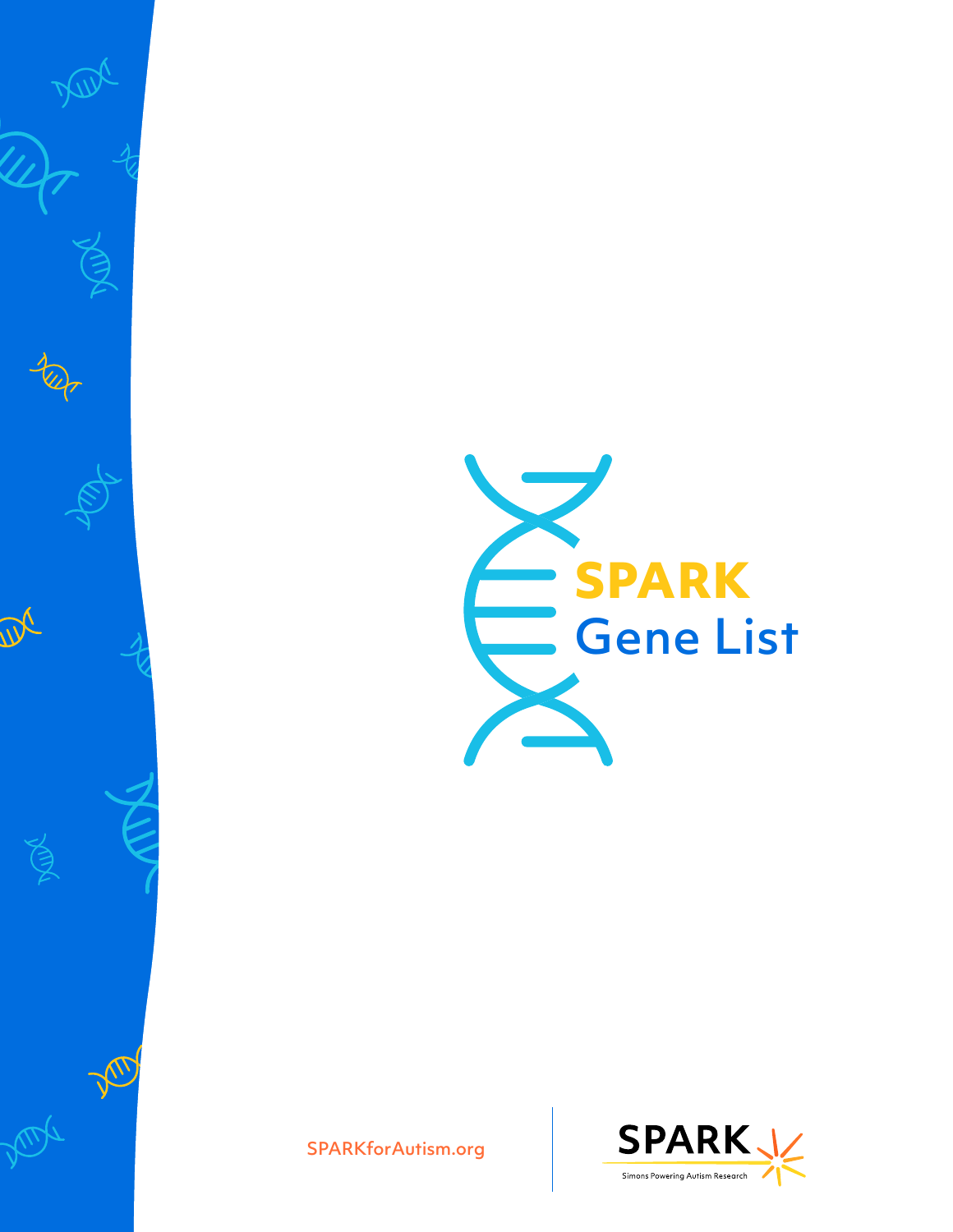## **Autism Gene Discovery**

Genetic changes are one of many causes of autism. Scientists have identified close to 150 genes and segments of chromosomes, known as copy number variants (CNVs), that are related to autism. But there is still so much to learn.

Scientists predict that several hundred more genes related to autism have yet to be found. One of SPARK's main goals is to find them.

The more people who participate in SPARK, the faster we can find these genetic changes. If you or your family member has autism, your DNA may contain important clues that can help us to better understand autism genetics.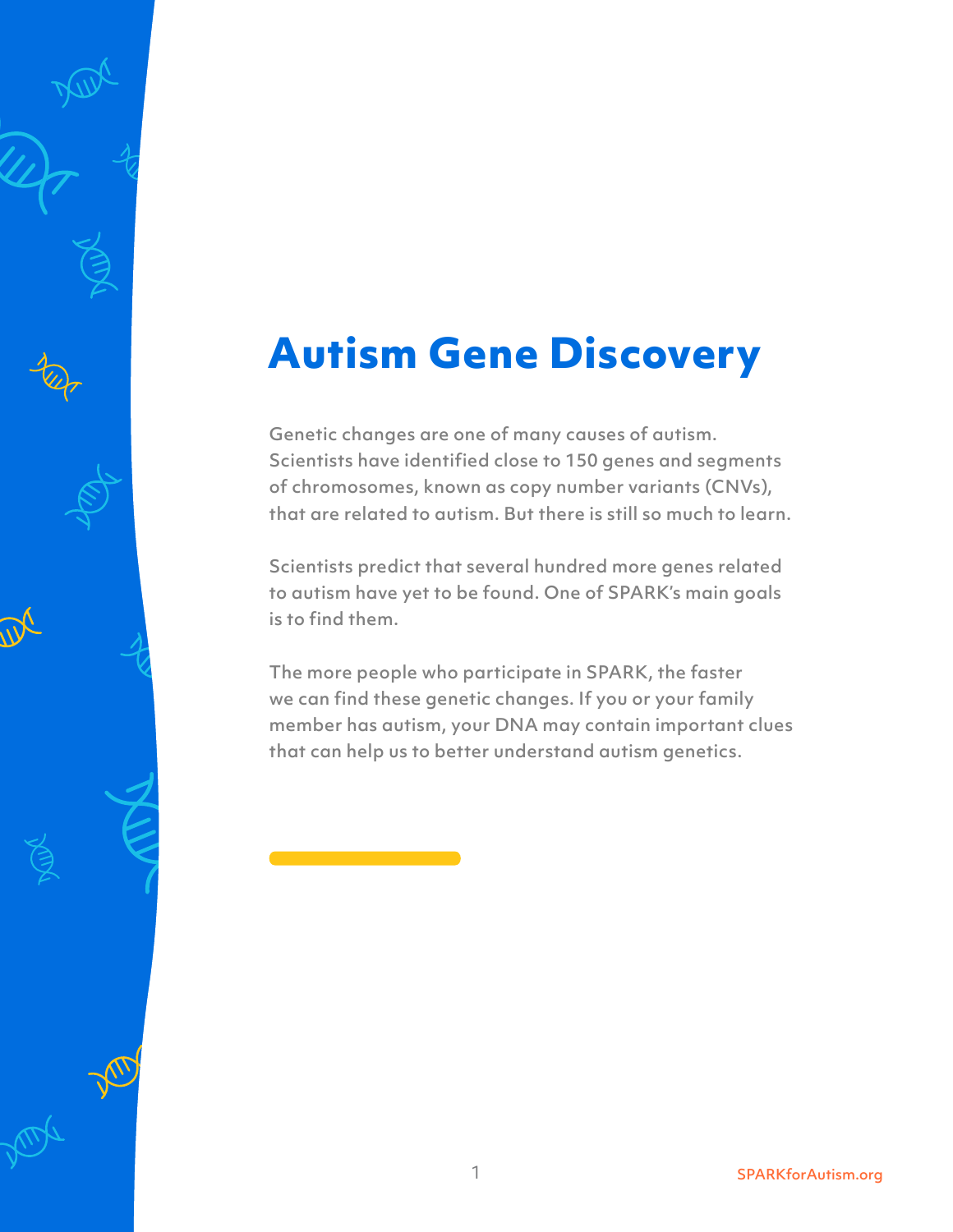# **What are genes, chromosomes and genetic differences?**

#### **Genes**

- Genes are made up of DNA. They provide instructions for making the proteins that our cells and body need in order to function.
- We all have the same genes. For example, we all have the gene called, CHD8.

#### **Chromosomes**

- Genes are located on chromosomes.
- Everybody has one set of chromosomes from their mother and one set from their father.

### **Genetic differences**

- Except for identical twins, no two people have the same genetic make-up. Everyone has genetic differences that make them unique.
- Genetic differences can vary in their size, but a small change can still have a big impact:
	- o Some people, such as those with Down syndrome, have extra copies of entire chromosomes.
	- **o** Some people have chromosomes with regions that have been deleted, duplicated or rearranged. These changes, which scientists call copy number variants, often include multiple genes.
	- o Some people have smaller genetic differences within single genes.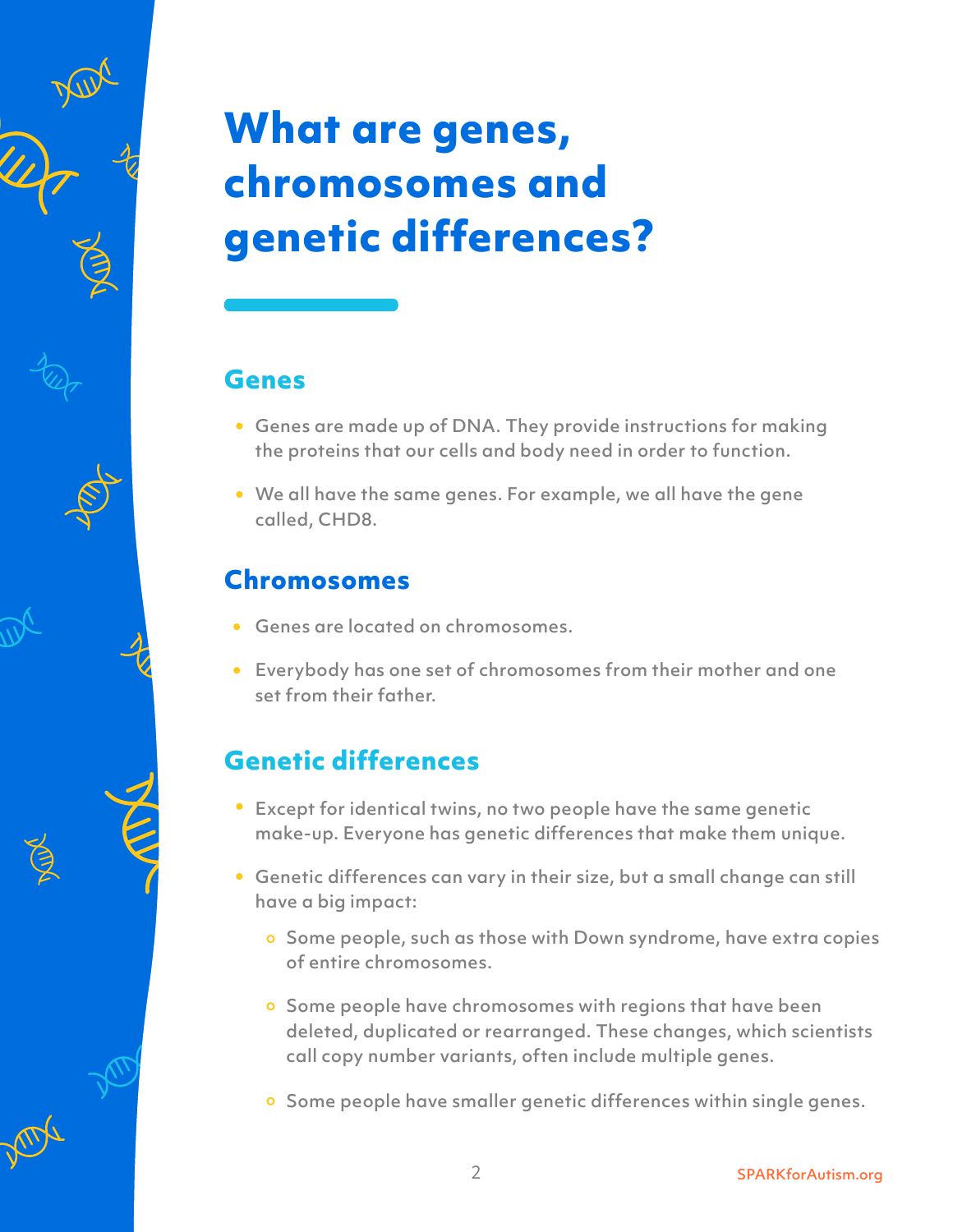## The SPARK Gene List

The SPARK gene list contains 153 single genes (blue) and 19 copy number variants (orange) that are known to be associated with autism. More information about each autism-linked gene or CNV, along with its associated symptoms, is availabl[e here.](https://www.genenames.org/) 

| <b>Copy Number</b><br><b>Variants</b> | <b>Single Genes</b> |                |                   |                  |                   |
|---------------------------------------|---------------------|----------------|-------------------|------------------|-------------------|
| 1q21.1                                | <b>ACTB</b>         | <b>CREBBP</b>  | <b>KIAA2022</b>   | PHF3             | <b>SMARCC2</b>    |
| 2p16.3                                | <b>ADNP</b>         | <b>CTNNB1</b>  | <b>KRAS</b>       | <b>PHIP</b>      | <b>SON</b>        |
| 3q29                                  | <b>ADSL</b>         | <b>CTCF</b>    | <b>KMT2A</b>      | <b>POGZ</b>      | <b>SOS1</b>       |
| 5q35                                  | AFF <sub>2</sub>    | <b>CUL3</b>    | <b>KMT2C</b>      | <b>POMGNT1</b>   | <b>SOS2</b>       |
| 7q11.23                               | <b>AHDC1</b>        | <b>DDX3X</b>   | <b>LZTR1</b>      | <b>PPP1CB</b>    | SOX5              |
| 8p23.1                                | <b>ALDH5A1</b>      | <b>DHCR7</b>   | <b>MAGEL2</b>     | <b>PPP2R5D</b>   | <b>SPAST</b>      |
| 15q11.2 BP1-                          | <b>ANK2</b>         | DLG4           | MAP2K1            | <b>PSMD12</b>    | <b>SRCAP</b>      |
| <b>BP2</b> deletion                   | ANK3                | <b>DMPK</b>    | <b>MAP2K2</b>     | <b>PTCHD1</b>    | <b>STXBP1</b>     |
| 15q11.2-q13.1                         | <b>ANKRD11</b>      | <b>DNMT3A</b>  | MBD5              | PTPN11           | <b>KMT5B</b>      |
| 15q13.3                               | <b>ARHGEF9</b>      | <b>DSCAM</b>   | <b>MBOAT7</b>     | <b>PTEN</b>      | <b>(SUV420H1)</b> |
| 15q15                                 | <b>ARID1B</b>       | <b>DYRK1A</b>  | <b>MECP2</b>      | <b>RAF1</b>      | <b>SYNGAP1</b>    |
| 16p11.2                               | <b>ARX</b>          | EBF3           | <b>MED13</b>      | RAI1             | <b>TAOK1</b>      |
| 16p12.1                               | <b>ASH1L</b>        | EHMT1          | MED13L            | <b>RELN</b>      | <b>TANC2</b>      |
| 16p13.3                               | <b>ASXL3</b>        | <b>EP300</b>   | MEIS <sub>2</sub> | <b>RERE</b>      | <b>TBCK</b>       |
| 17p11.2                               | <b>ATRX</b>         | <b>FMR1</b>    | <b>MYT1L</b>      | <b>RFX3</b>      | TBR1              |
| 17q11.2                               | <b>AUTS2</b>        | <b>FOXG1</b>   | <b>NAA15</b>      | <b>RIMS1</b>     | <b>TCF20</b>      |
| 17q12                                 | <b>BAZ2B</b>        | <b>FOXP1</b>   | <b>NBEA</b>       | RIT <sub>1</sub> | TCF4              |
| 17q21.3                               | <b>BCKDK</b>        | <b>GIGYF1</b>  | <b>NCKAP1</b>     | <b>RORB</b>      | TLK <sub>2</sub>  |
| 22q11.2                               | <b>BCL11A</b>       | <b>GIGYF2</b>  | NF <sub>1</sub>   | <b>SCN1A</b>     | <b>TRIO</b>       |
| 22q13.3                               | <b>BRAF</b>         | <b>GRIN2B</b>  | <b>NIPBL</b>      | <b>SCN2A</b>     | <b>TRIP12</b>     |
|                                       | <b>BRSK2</b>        | <b>HECTD4</b>  | <b>NLGN2</b>      | <b>SCN8A</b>     | TSC1              |
|                                       | <b>CACNA1C</b>      | <b>HIVEP2</b>  | <b>NLGN3</b>      | <b>SETBP1</b>    | <b>TSC2</b>       |
|                                       | <b>CASK</b>         | <b>HNRNPH2</b> | <b>NRAS</b>       | <b>SETD2</b>     | <b>TSHZ3</b>      |
|                                       | <b>CDKL5</b>        | <b>HNRNPU</b>  | <b>NR4A2</b>      | <b>SETD5</b>     | <b>UBE3A</b>      |
|                                       | <b>CHAMP1</b>       | <b>HRAS</b>    | <b>NRXN1</b>      | <b>SHANK2</b>    | <b>UPF3B</b>      |
|                                       | <b>CHD2</b>         | <b>IRF2BPL</b> | <b>NRXN2</b>      | <b>SHANK3</b>    | <b>VPS13B</b>     |
|                                       | <b>CHD3</b>         | <b>IQSEC2</b>  | <b>NRXN3</b>      | <b>SHOC2</b>     | <b>WAC</b>        |
|                                       | <b>CHD7</b>         | <b>KANSL1</b>  | NSD1              | <b>SIN3A</b>     | <b>WDFY3</b>      |
|                                       | <b>CHD8</b>         | <b>KCNB1</b>   | <b>PACS1</b>      | <b>SLC6A1</b>    | <b>ZBTB20</b>     |
|                                       | <b>CIC</b>          | <b>KDM3B</b>   | PCDH19            | <b>SLC9A6</b>    | <b>ZNF292</b>     |
|                                       | <b>CNOT3</b>        | <b>KDM6B</b>   | PHF21A            | <b>(NHE6)</b>    | <b>ZNF462</b>     |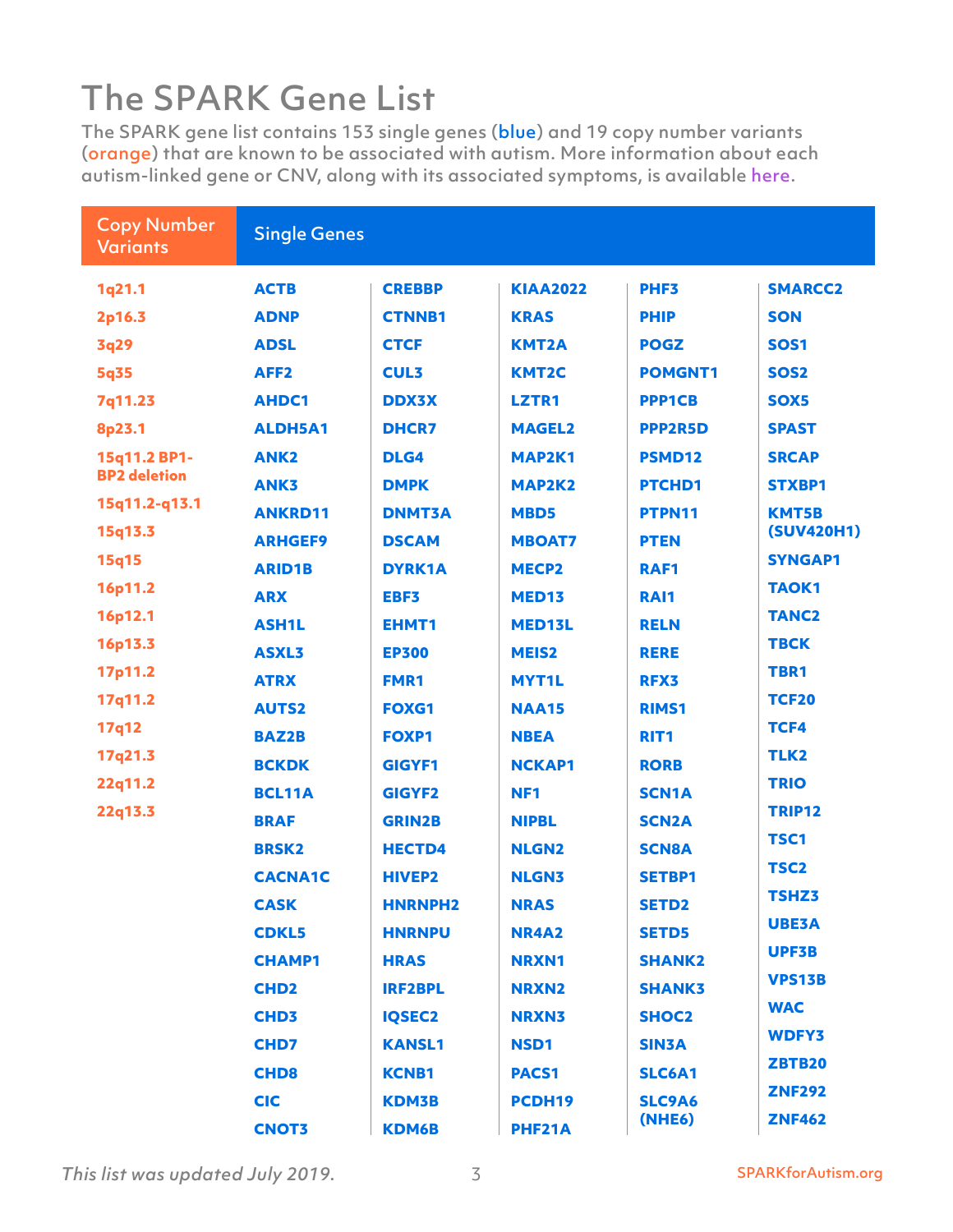

#### **How does a gene or CNV make it onto the list?**

We include genes and CNVs that have strong and consistent evidence that they are associated with autism.

We update the list four times a year. New genes and CNVs are approved by the SPARK medical genetics committee.

#### **What is the SPARK medical genetics committee?**

- The members of the committee are experts in the study of autism genetics.
- The committee meets four times a year with SPARK's principal investigator, Dr. Wendy Chung, and SPARK's scientific director, Dr. Pamela Feliciano, to discuss the genetic findings from the SPARK study as well as updates to the SPARK gene list.
- You can learn more about the members of the committee in this video.

#### **How does SPARK inform participants of genetic results?**

- When we find that a participant with autism has a genetic change in one of the genes or CNVs on our list, we share those results with you as soon as we can, free of charge.
- Participants may decide if they want to hear about their results through their own medical provider or a SPARK-provided genetic counselor.
- It may take months or years for a participant to get a result. That's because SPARK's analyses are complex, and they take into account the latest advances in autism genetics.
- At this time, we are finding genetic changes related to autism in about 10 percent of families enrolled in SPARK.